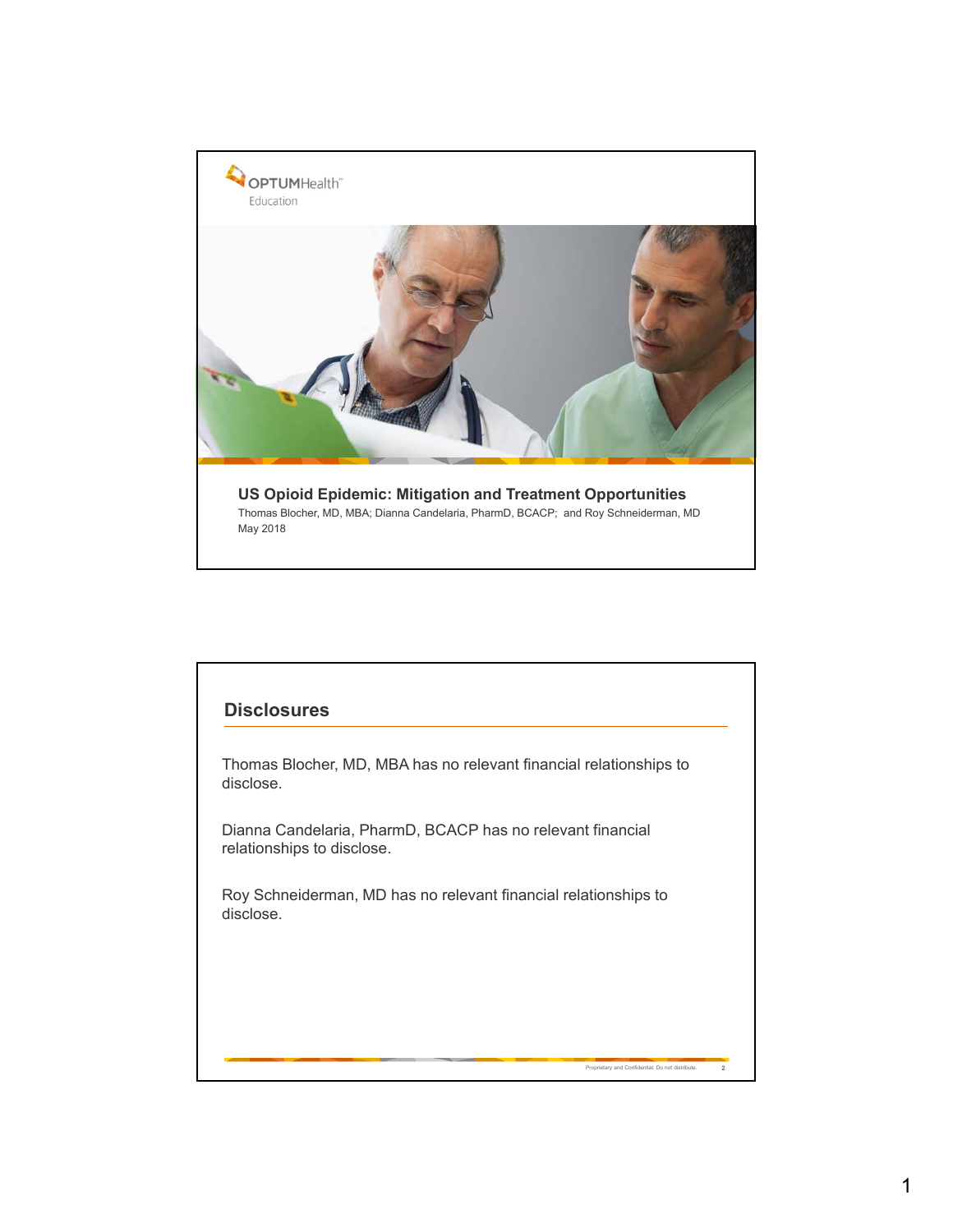

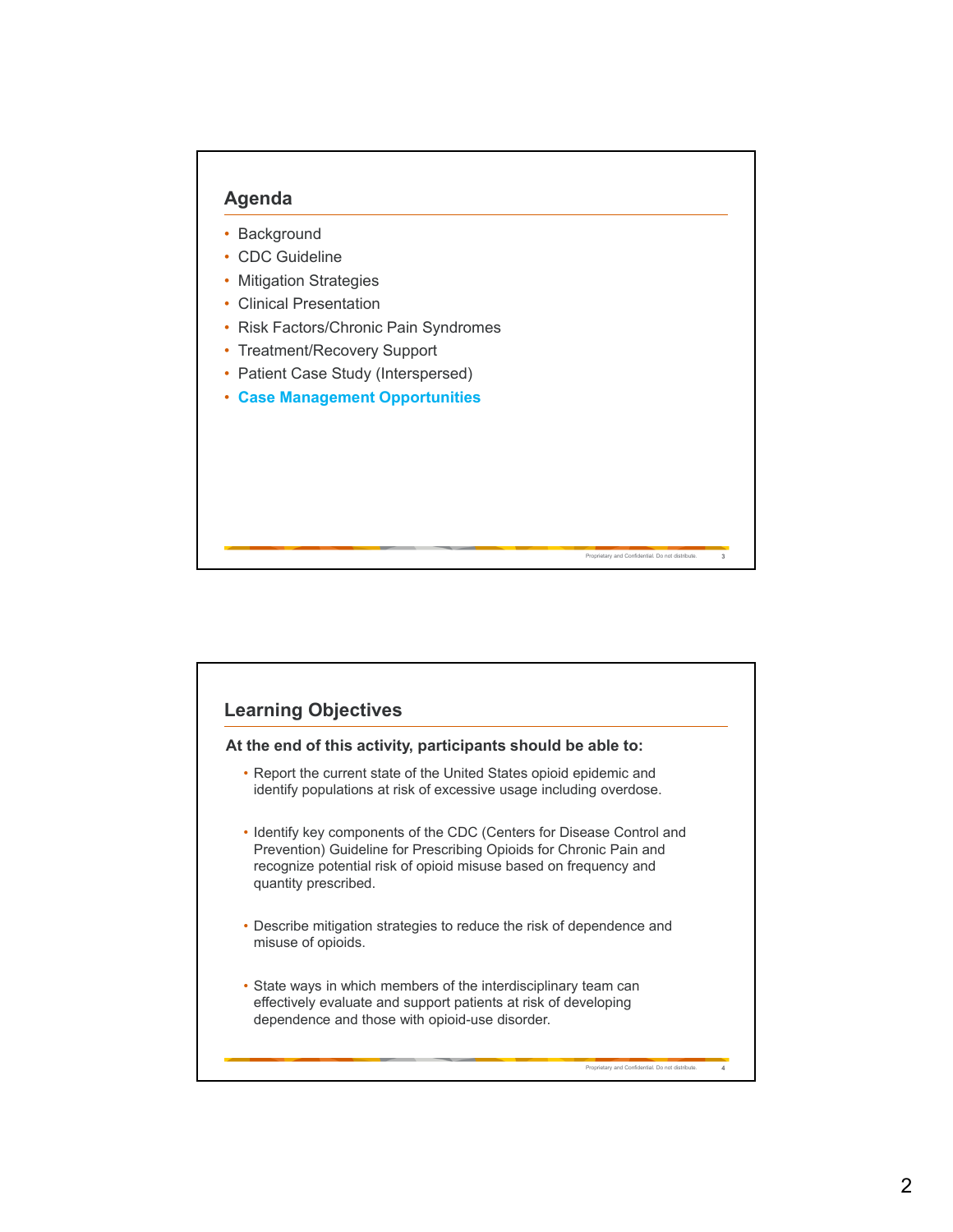

| <b>National Vital</b><br><b>Statistics Report</b> | 1999  | 2015  |
|---------------------------------------------------|-------|-------|
| <b>All Causes</b>                                 | 857.0 | 844.0 |
| <b>Firearms</b>                                   | 10.3  | 11.3  |
| Alcohol                                           | 7.0   | 10.3  |
| <b>Drugs</b>                                      | 6.9   | 17.2  |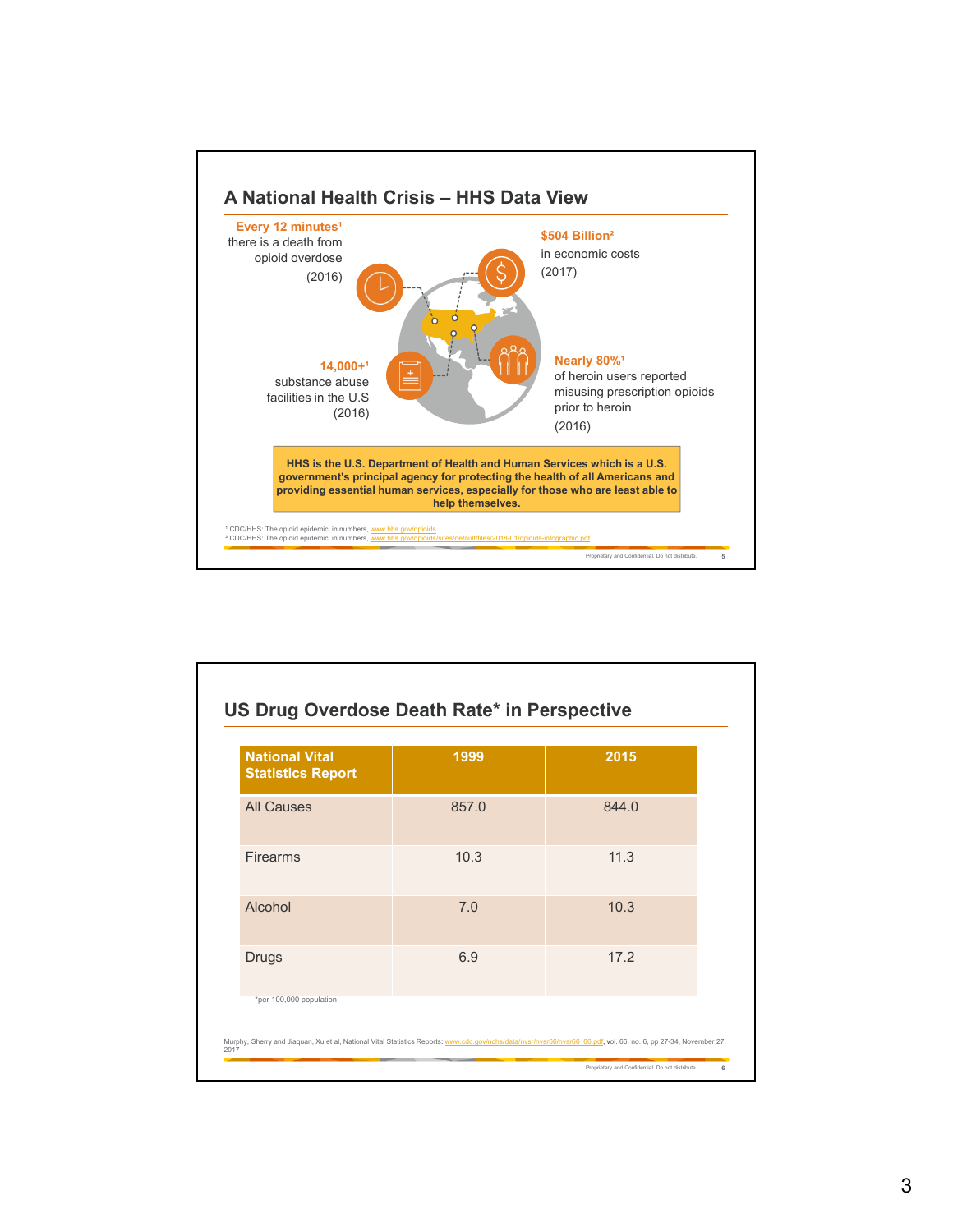

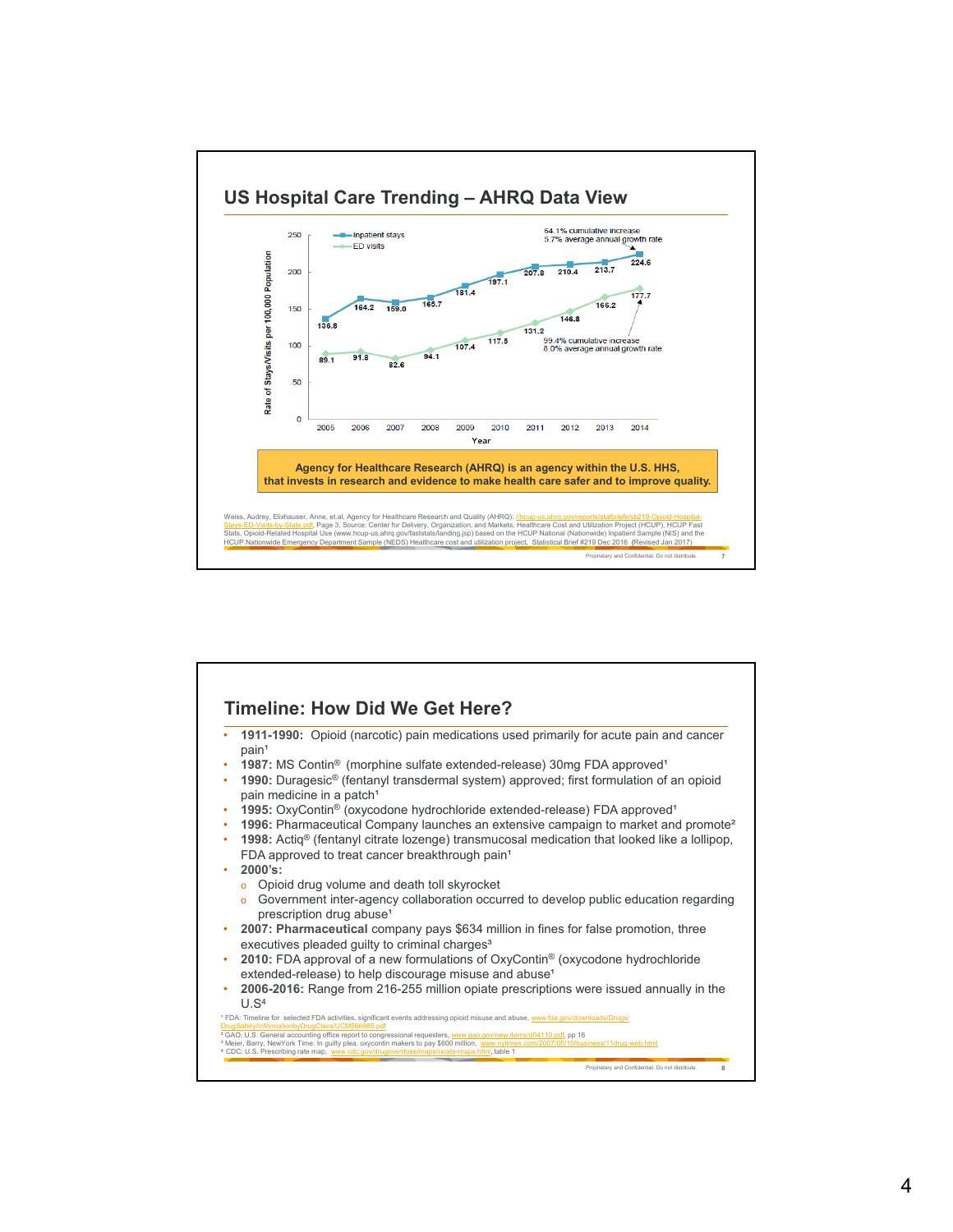

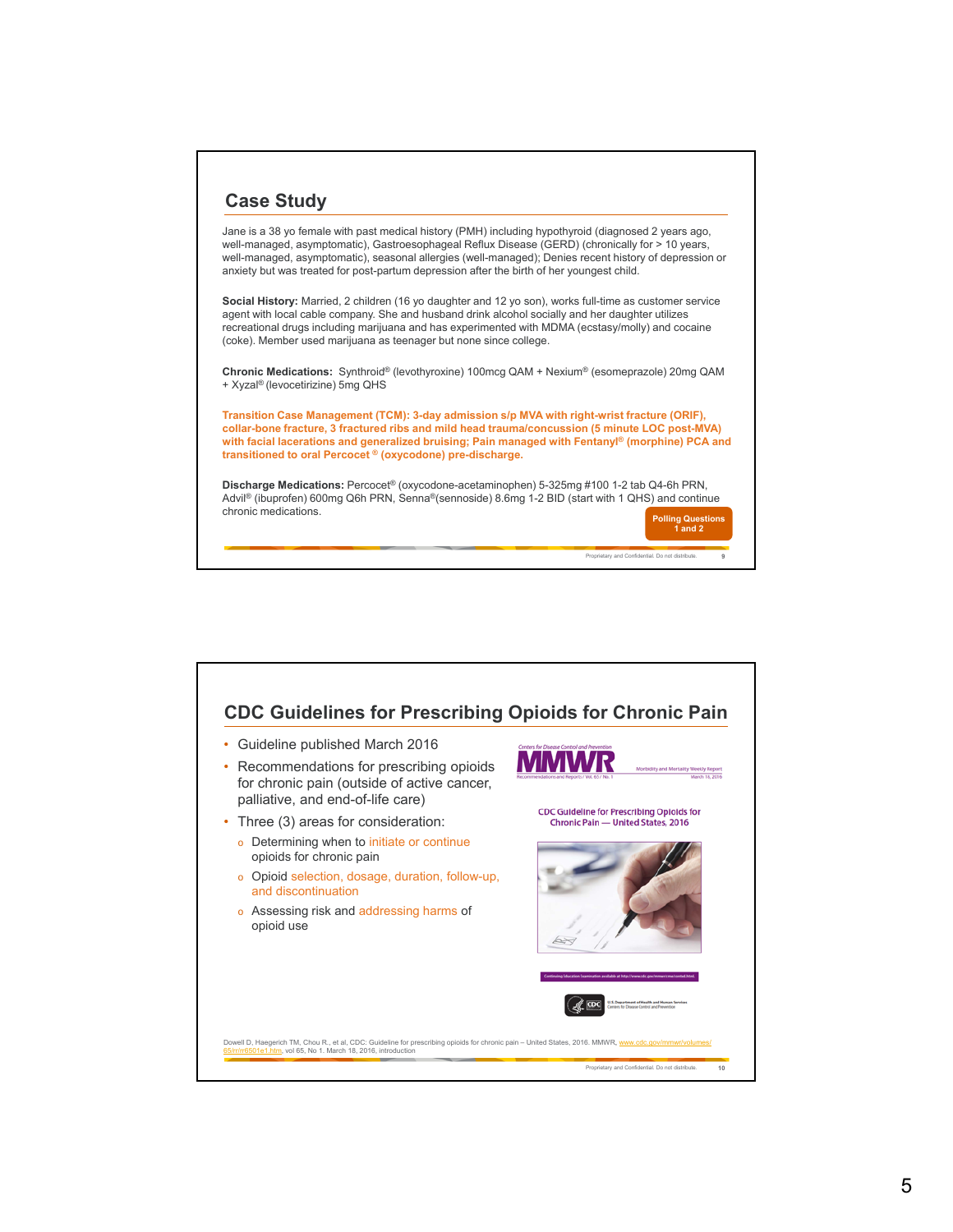

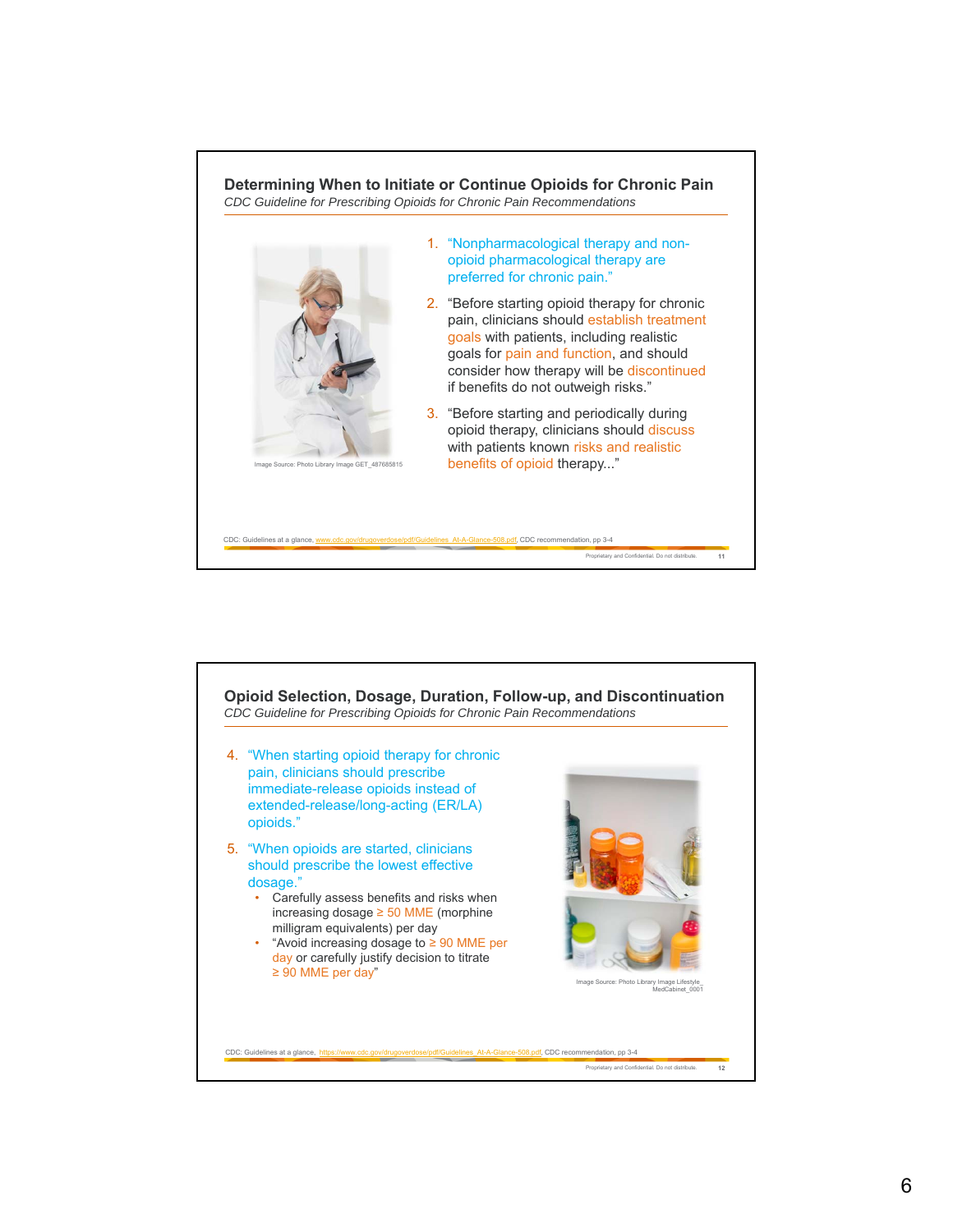

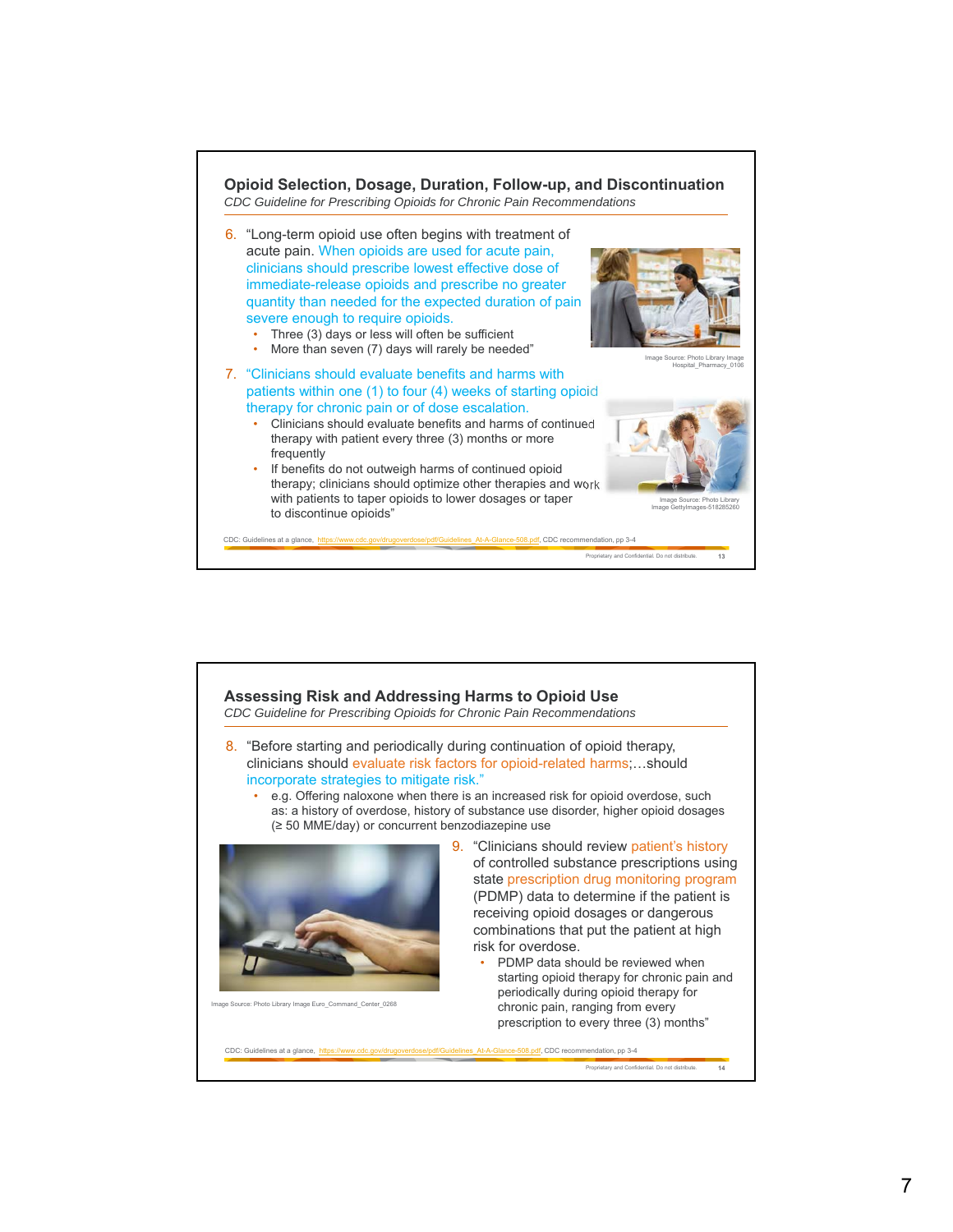

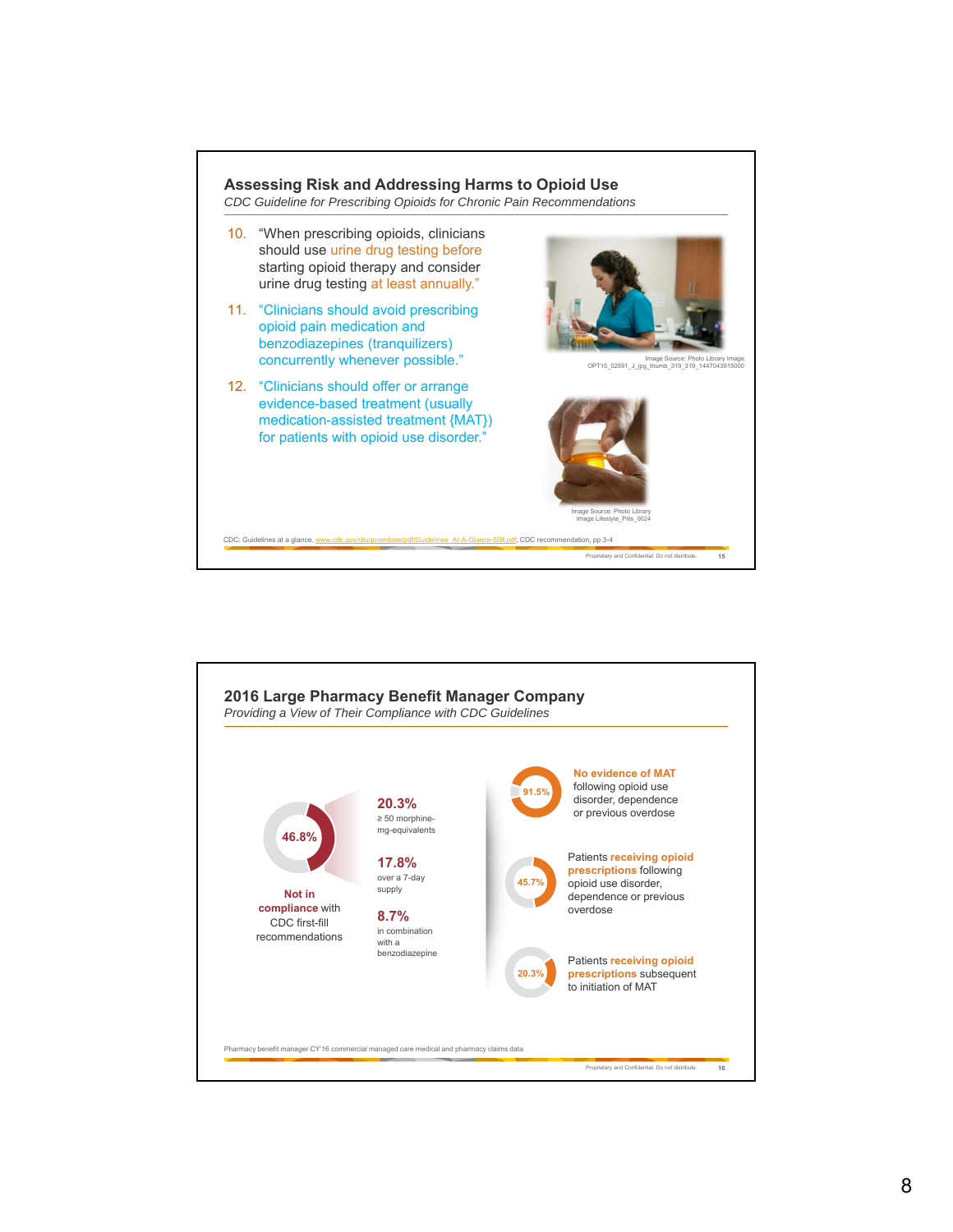

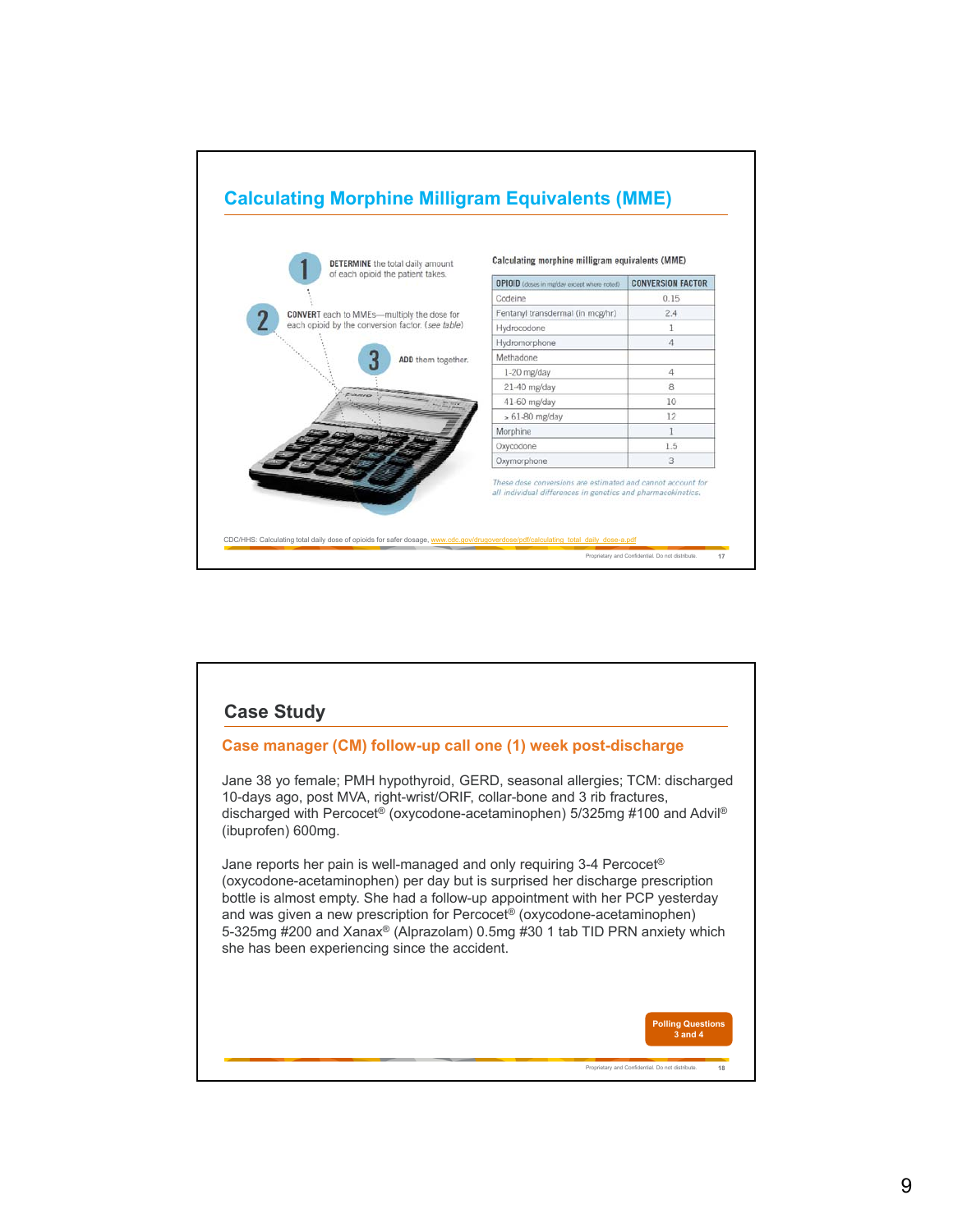

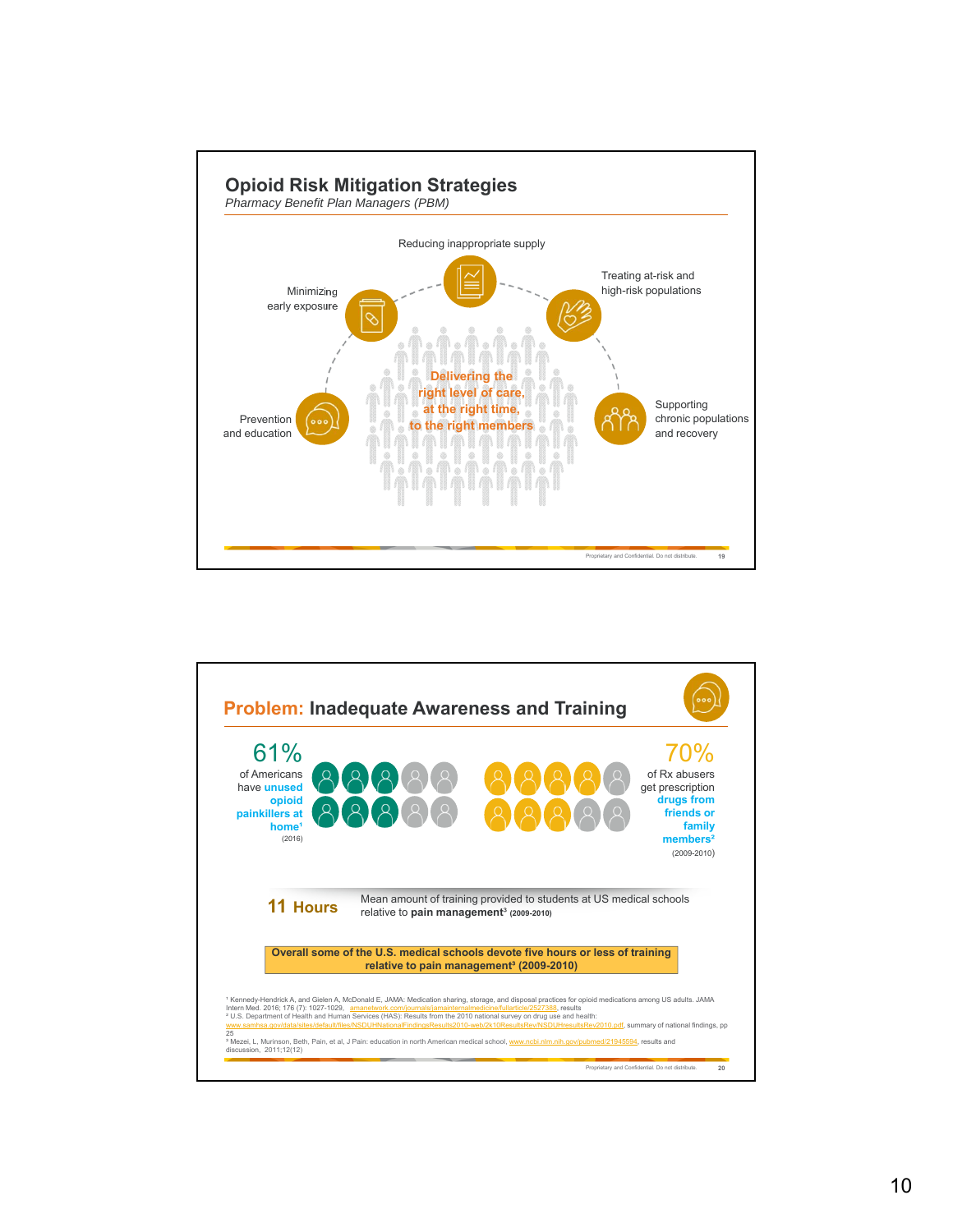

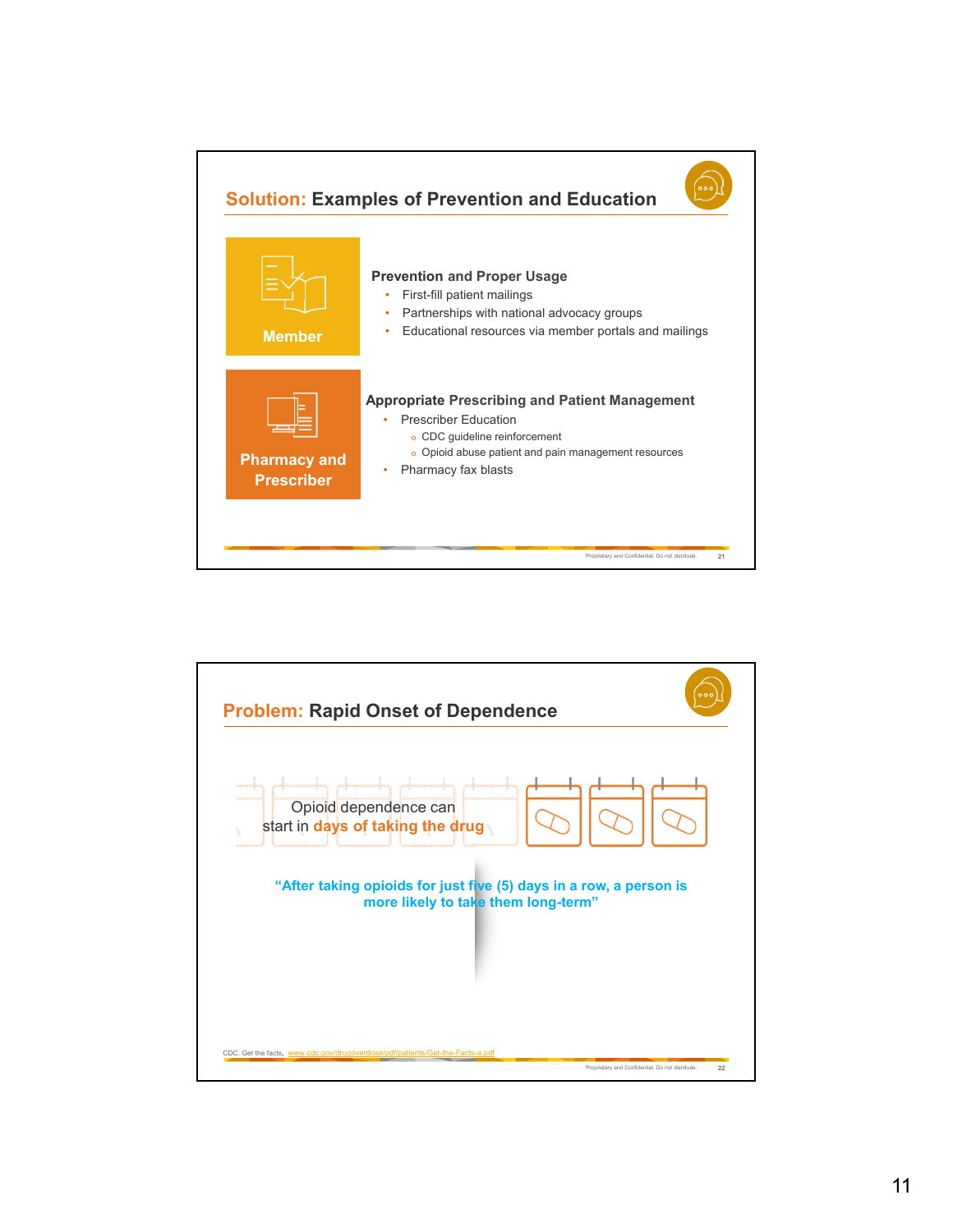

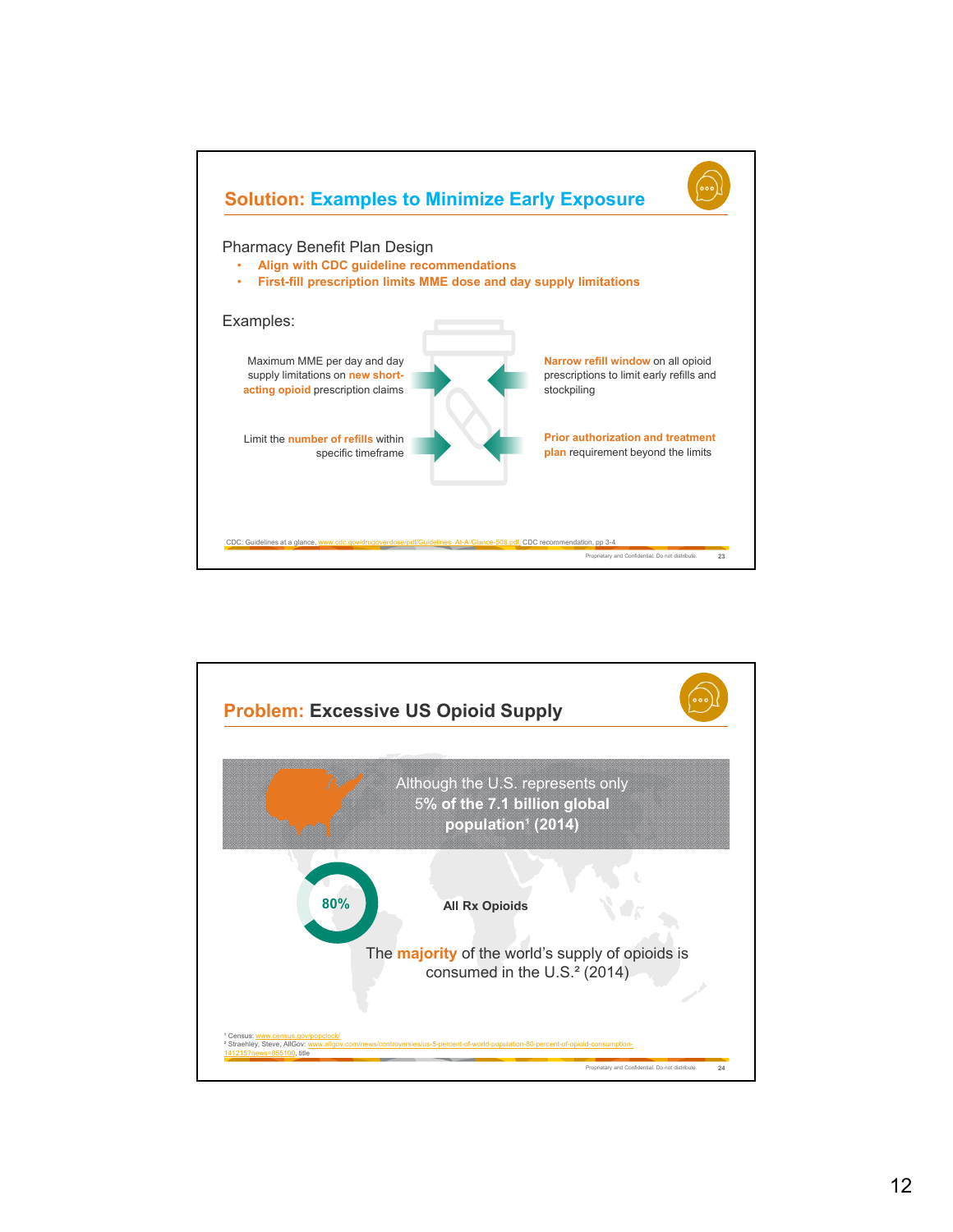

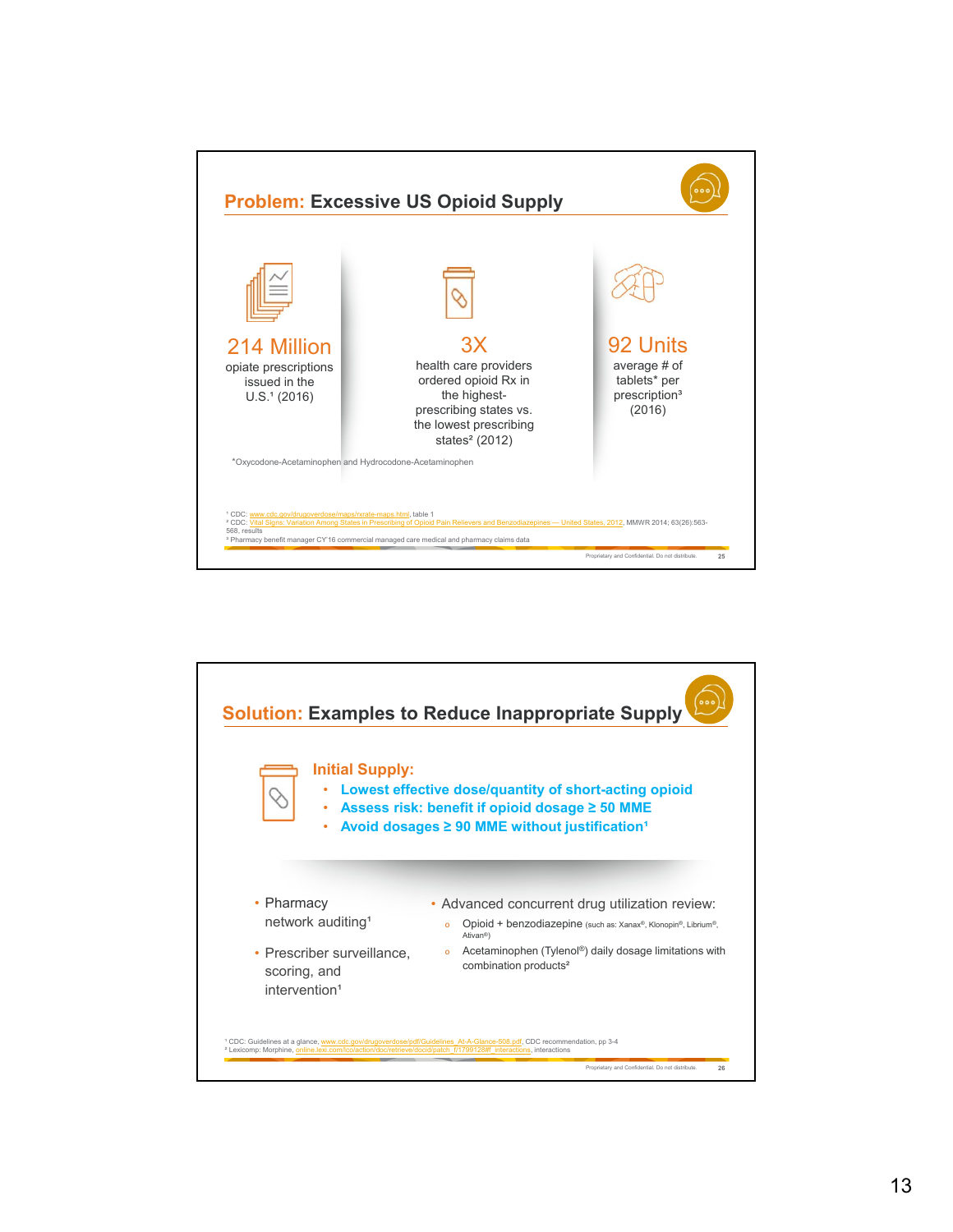

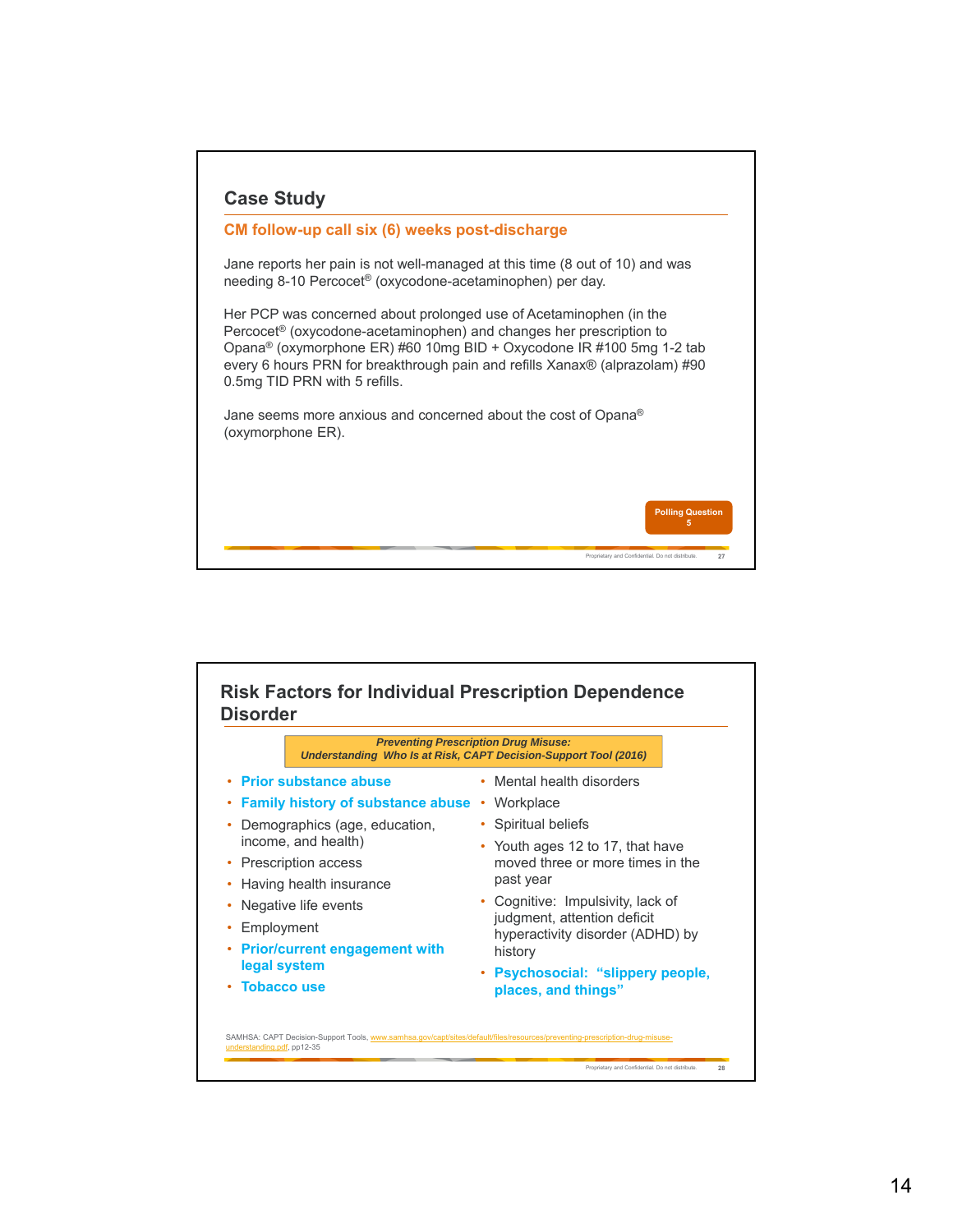

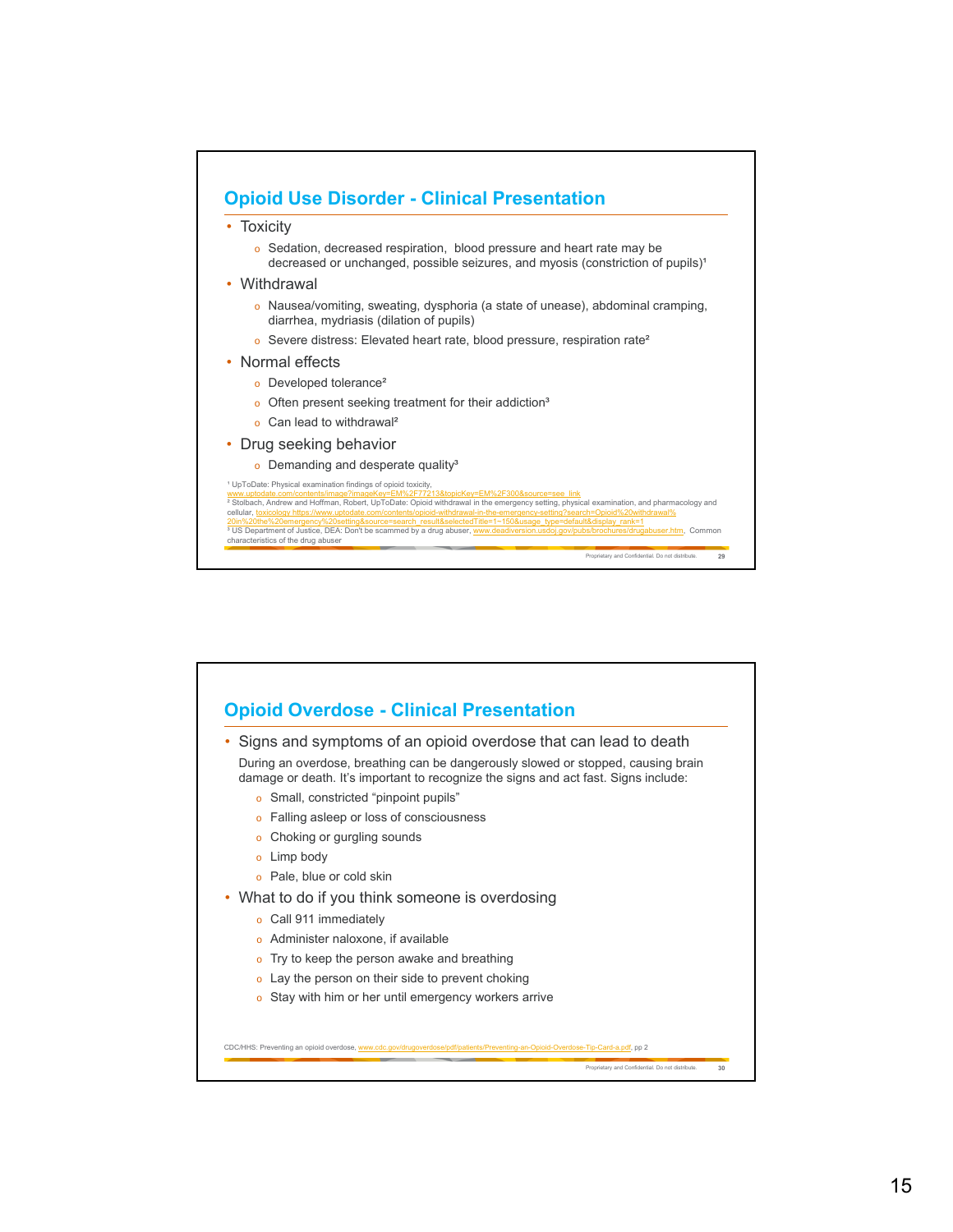

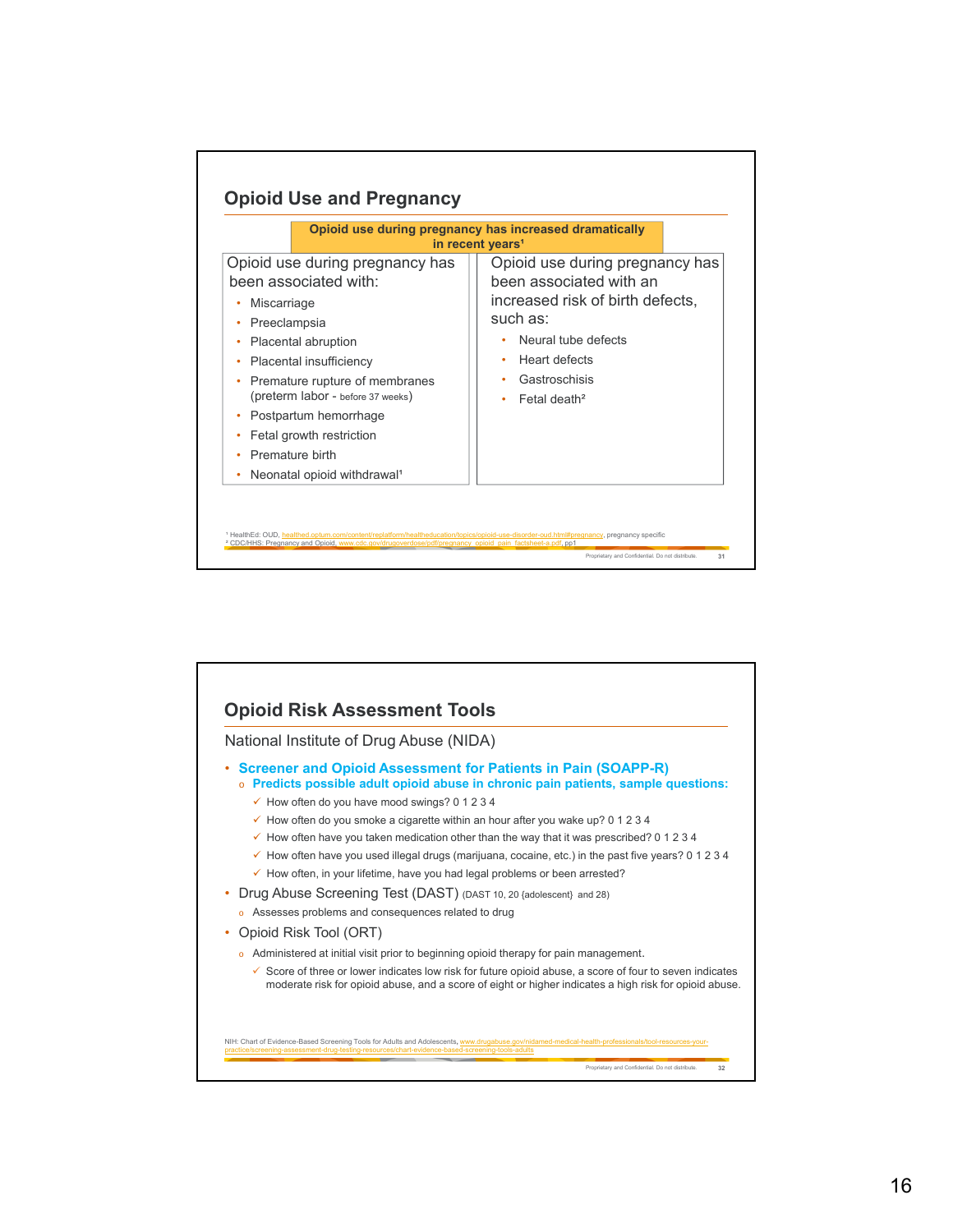

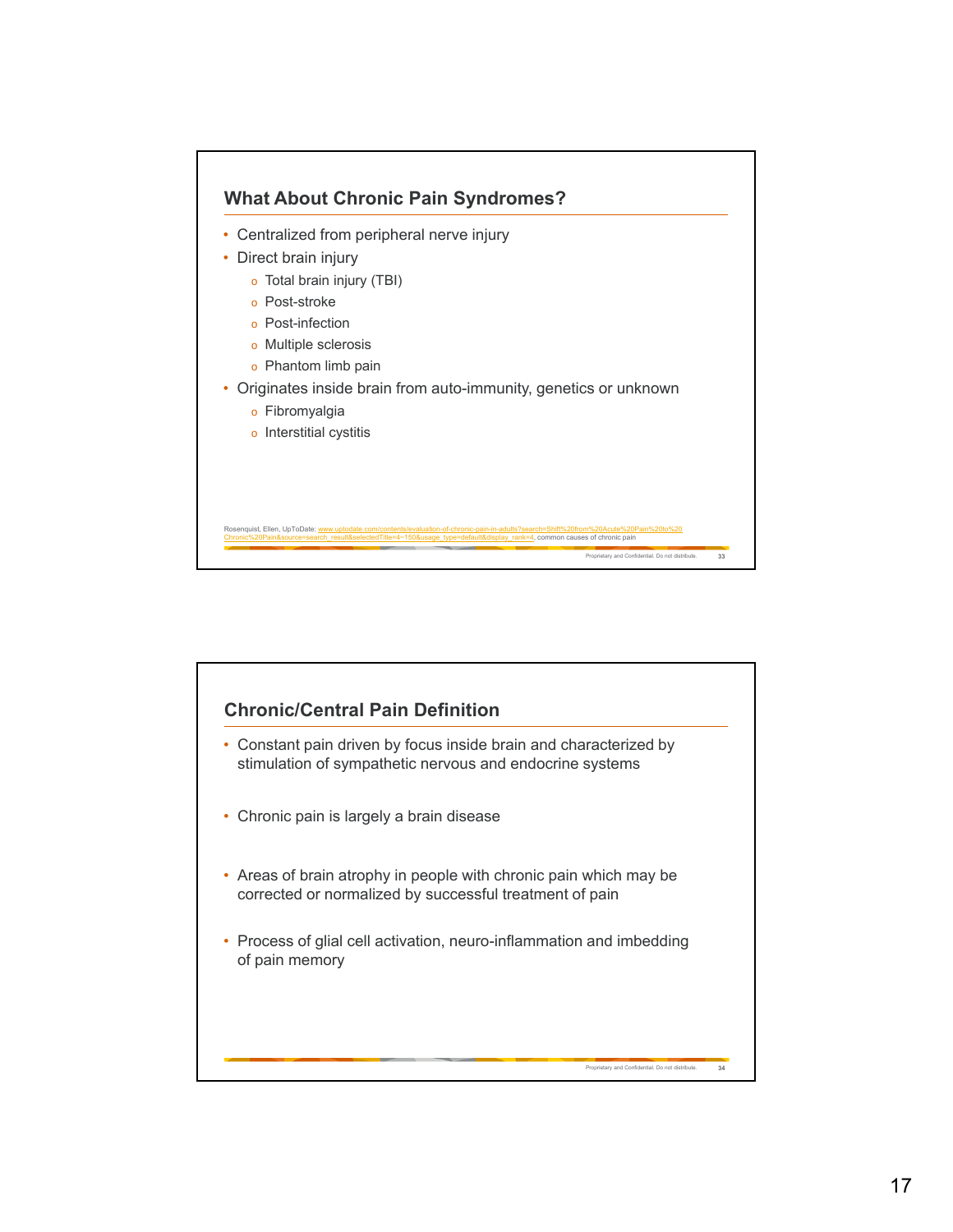

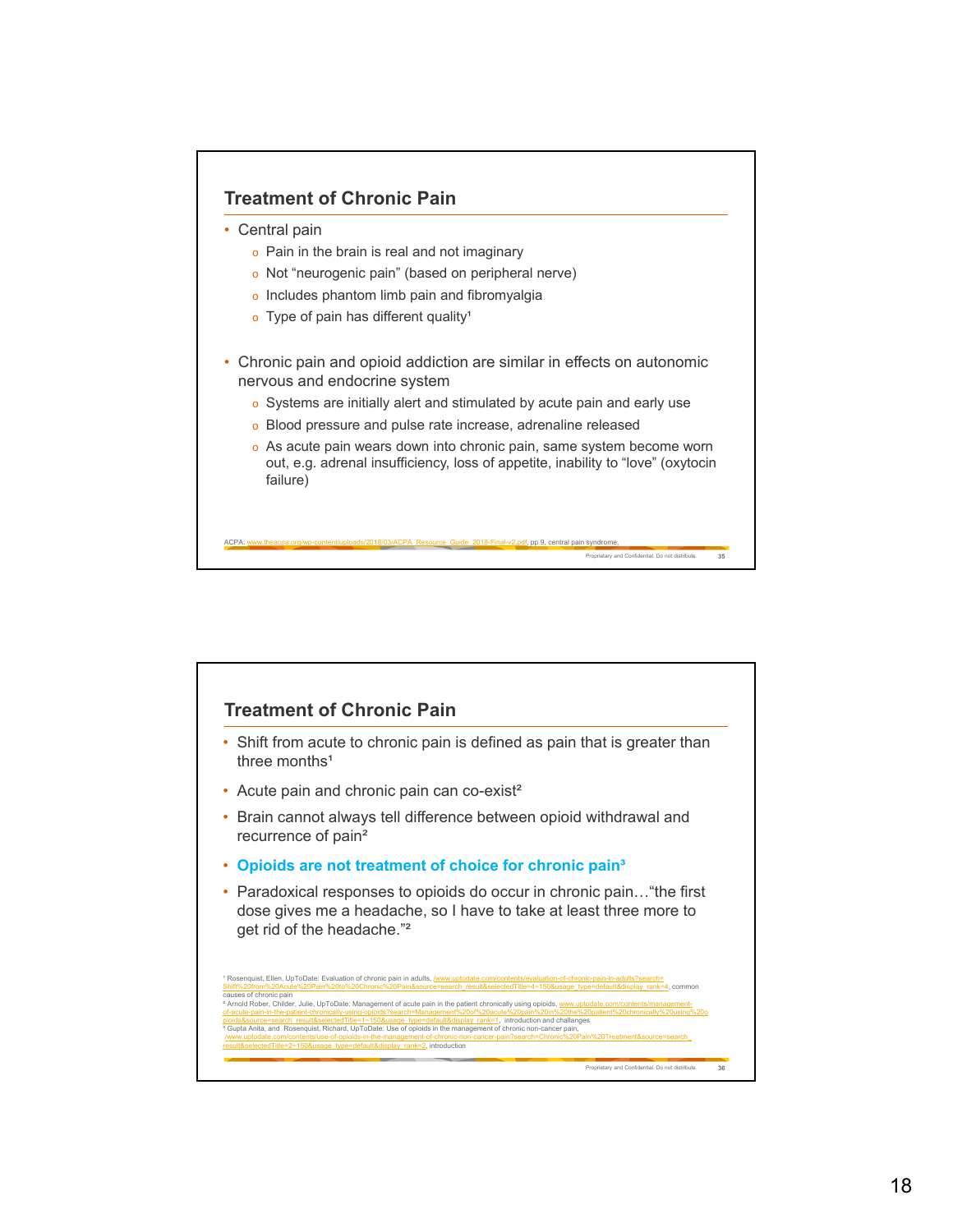| Six (6) months post-discharge                                                                                                                       |                          |
|-----------------------------------------------------------------------------------------------------------------------------------------------------|--------------------------|
| Jane calls asking to speak with the RN case manager she spoke to 6<br>months ago.                                                                   |                          |
| Her dosage of Opana® (oxymorphone ER) has been increased<br>gradually by her PCP to 20mg BID and is having trouble managing<br>the constipation.    |                          |
| Jane has continued to use the Xanax <sup>®</sup> (Alprazolam) 0.5mg TID PRN<br>and was given a written warning from her job for excessive absences. |                          |
| She admits that she takes the Opana <sup>®</sup> (oxymorphone $ER$ ) now to<br>help her relax and is asking questions if she is now an addict.      |                          |
|                                                                                                                                                     | <b>Polling Questions</b> |

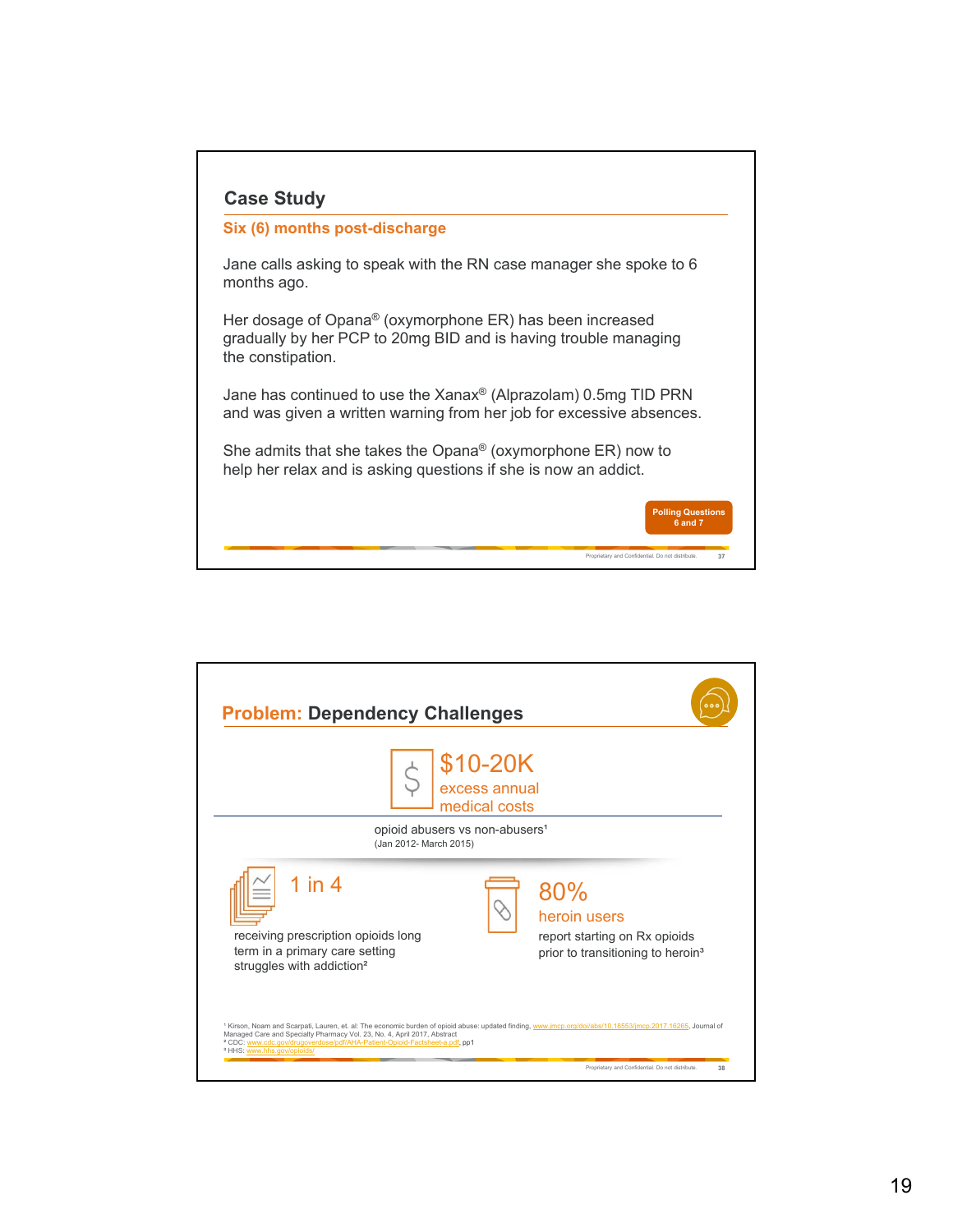

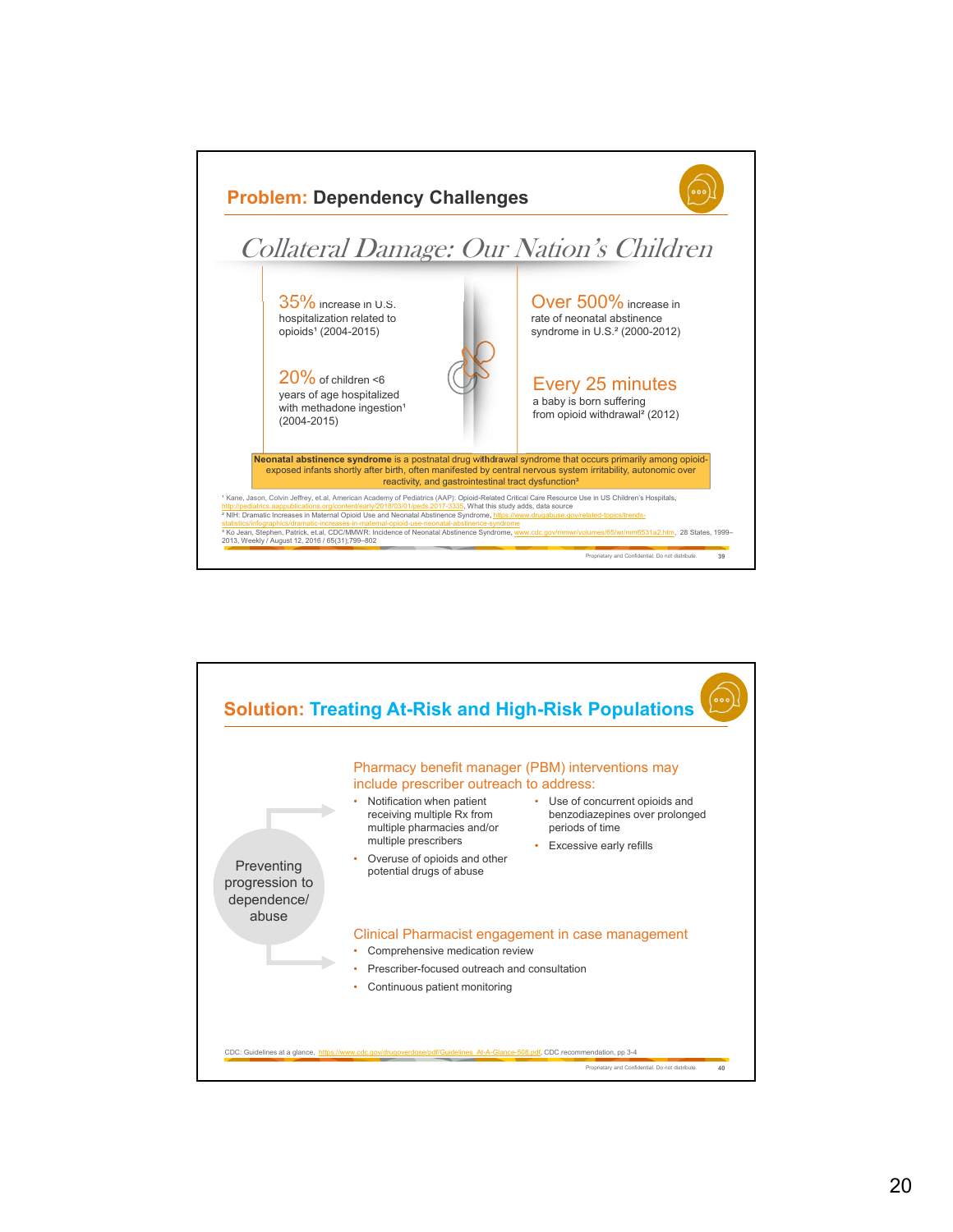

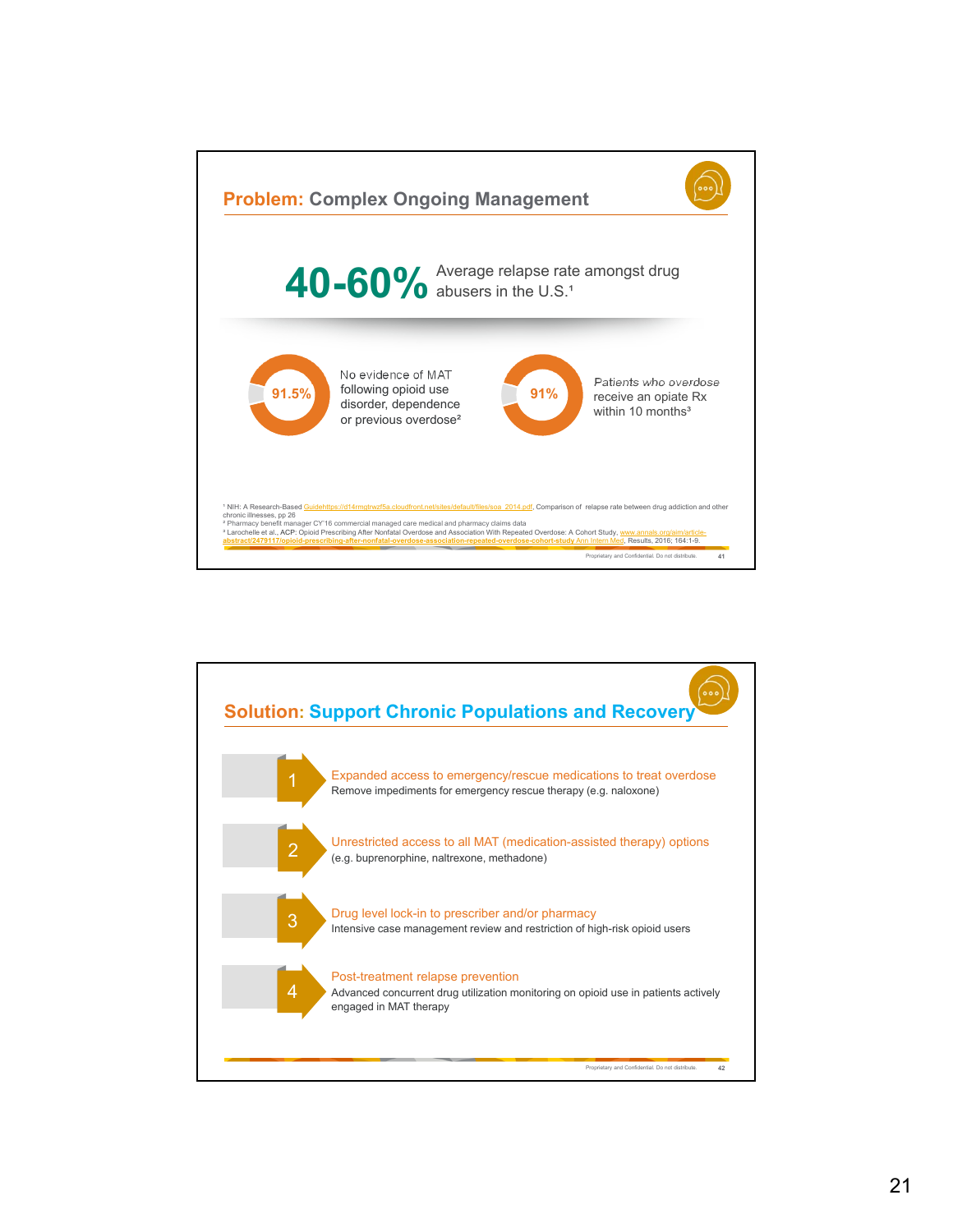

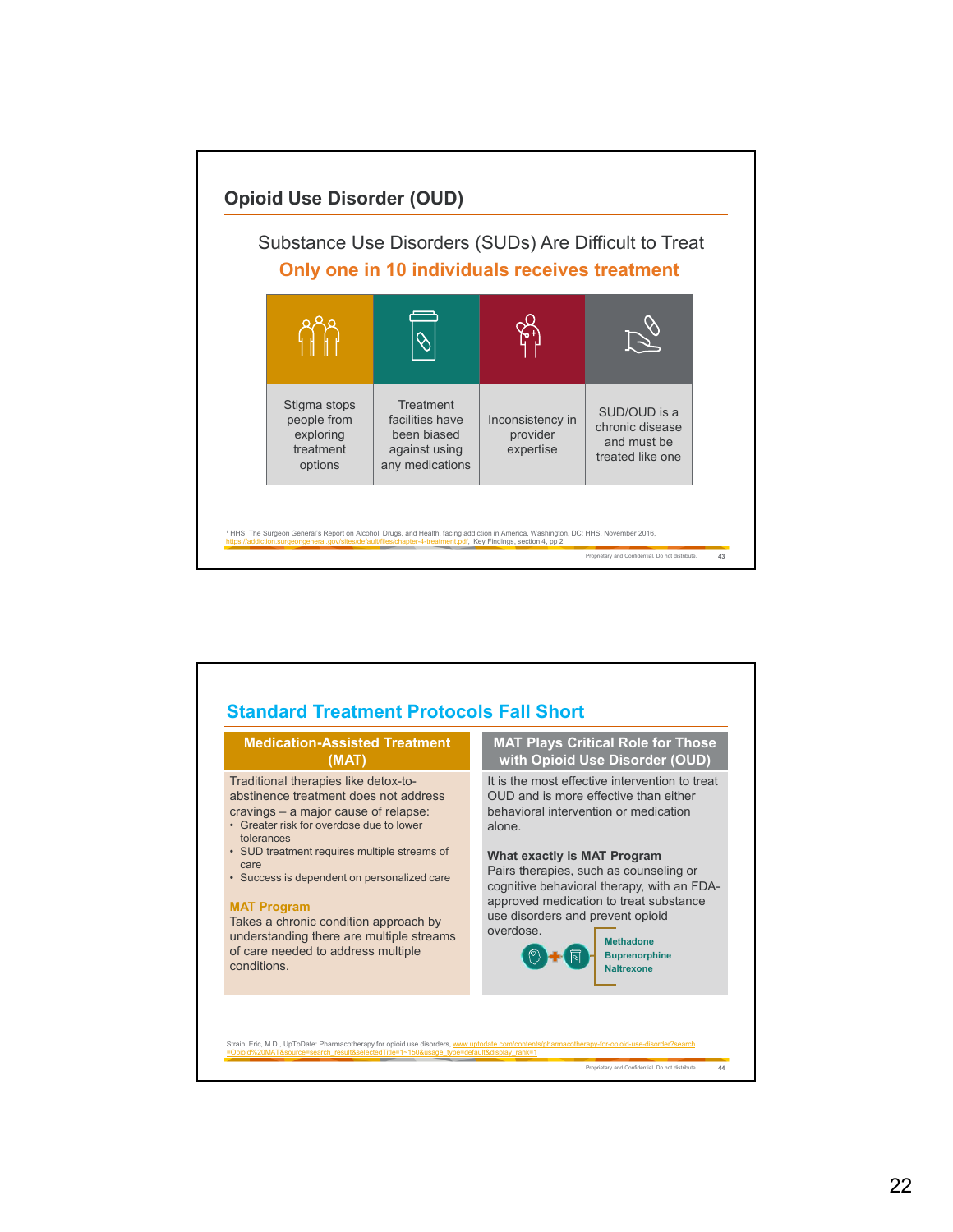

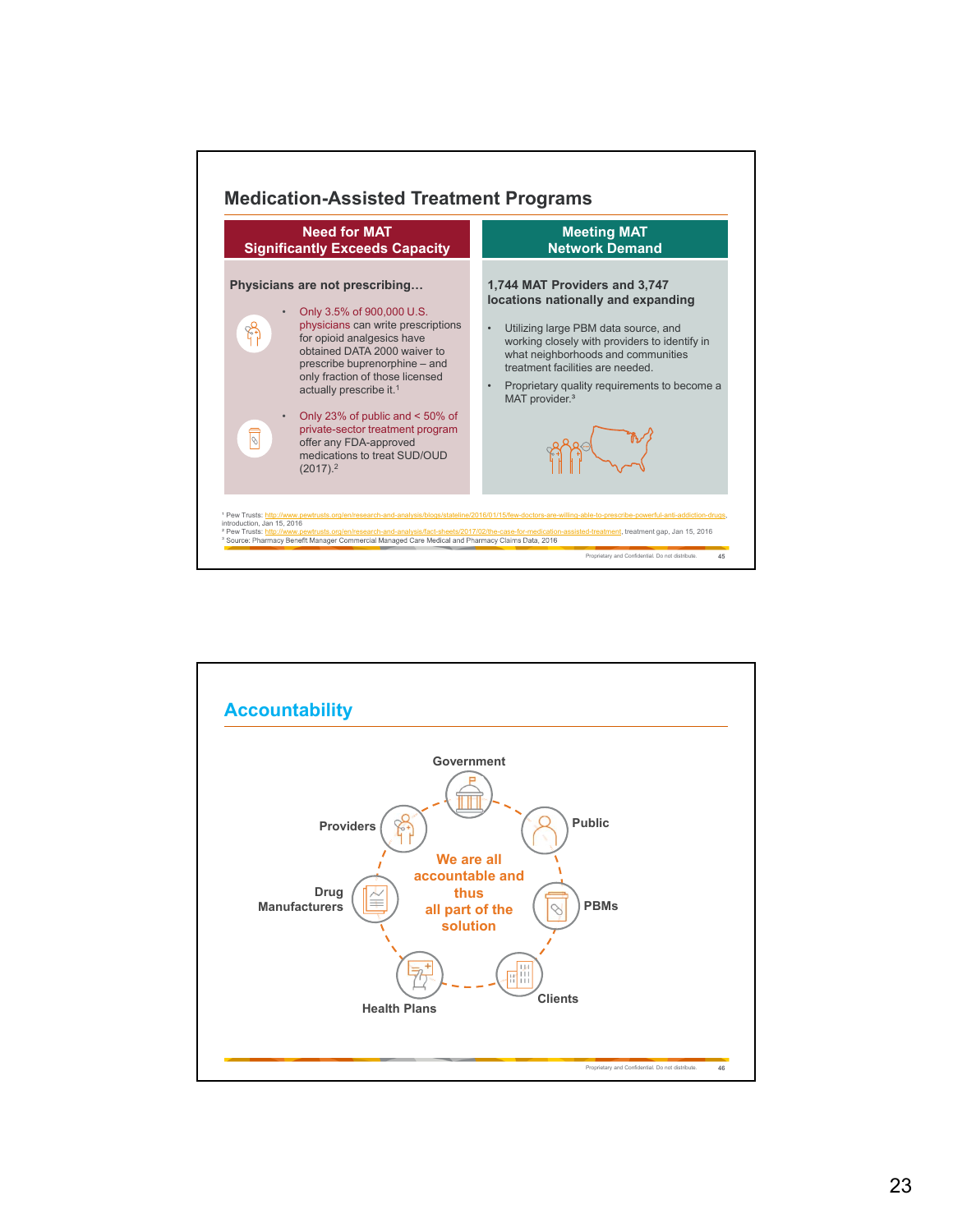

- **1. CDC: Helpful Materials for Patients**  www.cdc.gov/drugoverdose/patients/materials.html
- **2. CDC: Information for Providers** www.cdc.gov/drugoverdose/providers/index.html
- **3. CAPT Decision-Support Tools, Preventing Prescription drug Misuse, Understanding Who Is at Risk**  www.samhsa.gov/capt/sites/default/files/resources/preventingprescription-drug-misuse-understanding.pdf
- **4. U.S. General Accounting Office Report to Congressional Requesters** www.gao.gov/new.items/d04110.pdf

Proprietary and Confidential. Do not distribute. **47**

**5. NIH Chart of Evidence-Based Screening Tools for Adults and Adolescents** www.drugabuse.gov/nidamed-medical-health-professionals/toolresources-your-practice/screening-assessment-drug-testingresources/chart-evidence-based-screening-tools-adults

Proprietary and Confidential. Do not distribute. **48** Thank You. Questions? Contact OptumHealth Education at **moreinfo@optumhealtheducation.com**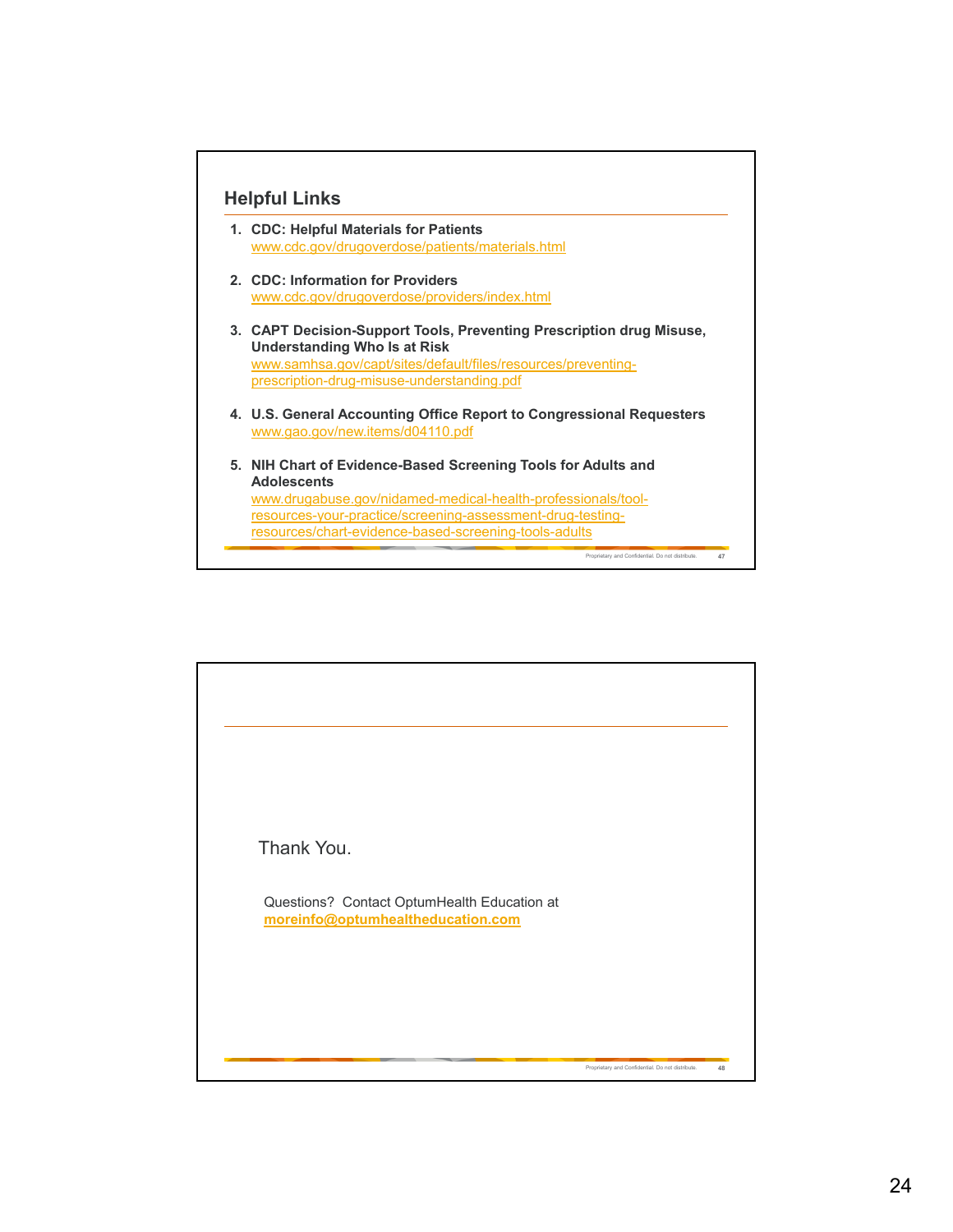

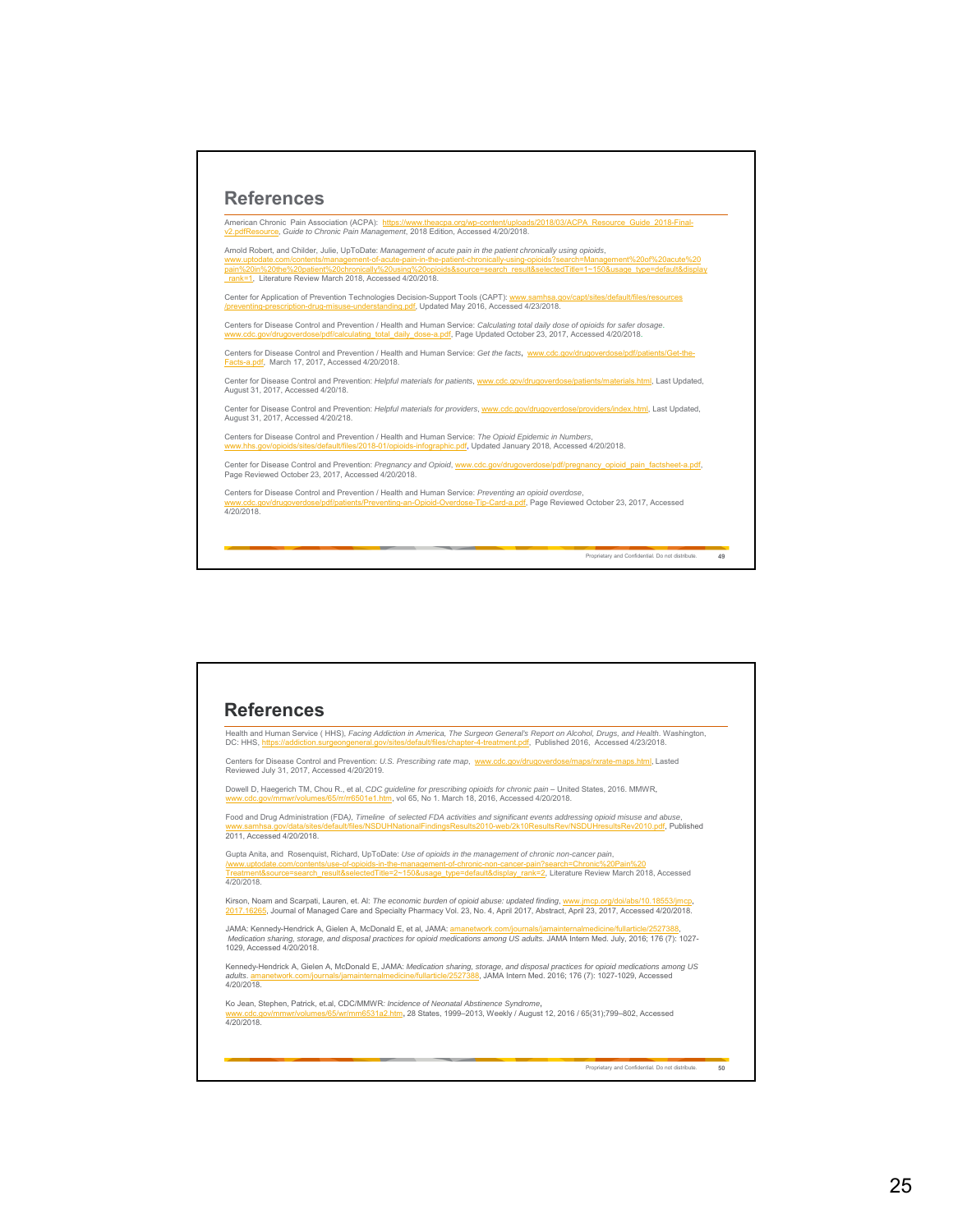